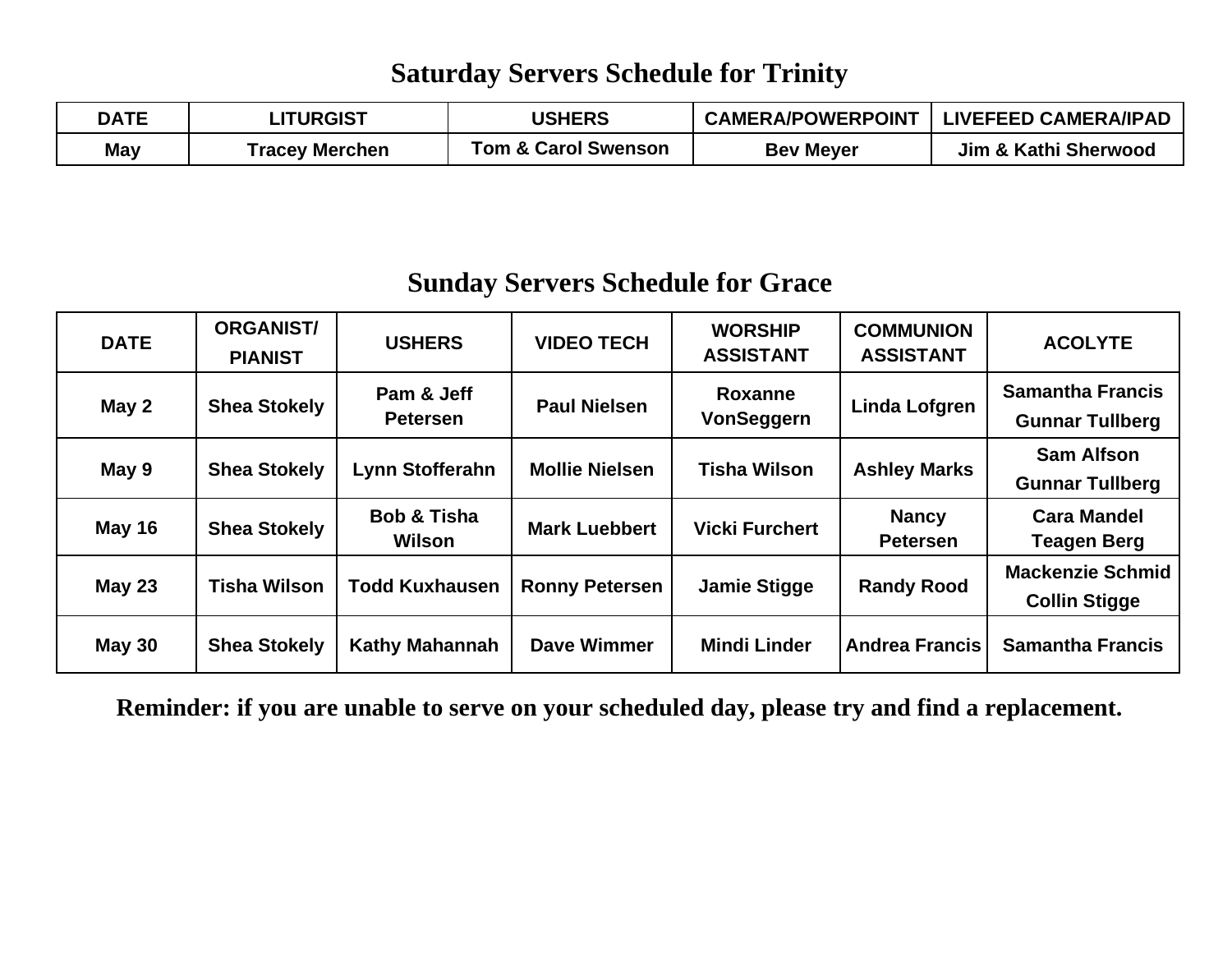# **May 2021**

| <b>Sunday</b>                                                                                                                             | <b>Monday</b>                                                                                                                         | <b>Tuesday</b>                                                                                                                                                  | Wednesday                                                                                                                                    | <b>Thursday</b>                                                                                                              | Friday                                                     | <b>Saturday</b>                                                                                                     |
|-------------------------------------------------------------------------------------------------------------------------------------------|---------------------------------------------------------------------------------------------------------------------------------------|-----------------------------------------------------------------------------------------------------------------------------------------------------------------|----------------------------------------------------------------------------------------------------------------------------------------------|------------------------------------------------------------------------------------------------------------------------------|------------------------------------------------------------|---------------------------------------------------------------------------------------------------------------------|
|                                                                                                                                           |                                                                                                                                       |                                                                                                                                                                 |                                                                                                                                              |                                                                                                                              |                                                            | $\mathbf{1}$<br>5:30 p.m. Worship<br><b>Service at Trinity</b>                                                      |
| $\mathbf{2}$<br>9:00 a.m. Worship<br><b>Service at Grace</b><br><b>Honoring Graduates</b>                                                 | $\mathbf{3}$<br><b>Trinity Troopers/</b><br>Coffee 9:00 am<br><b>Trinity Quilters 1-4</b><br><b>Cub Scouts</b><br>Pastor's Day Off    | $\overline{\mathbf{4}}$<br><b>Pastor Text Study</b><br>10am<br><b>Trinity Women's Bible</b><br><b>Study 9am</b>                                                 | 5<br><b>Girl Scouts 4:30pm</b><br><b>Christian Education</b><br>5:30-6:30 pm at Trinity<br><b>Bells Practice at Grace</b><br>5:30 pm         | 6<br>10:00 am St. Joe's<br>11:00 am Villa<br>2:00 pm Colonial Haven<br><b>Praise Band Practice at</b><br>Grace 5:30-6:30 pm  | $\overline{7}$                                             | 8<br>5:30 p.m. Worship<br><b>Service at Trinity</b>                                                                 |
| 9<br>9:00 a.m. Worship<br><b>Service/Bells/Cuming</b><br><b>Choraliers at Grace</b>                                                       | 10<br><b>Trinity Troopers/</b><br>Coffee 9:00 am<br><b>Trinity Quilters 1-4</b><br>Grace:<br>9:30-3:30 WIC/Immun.<br>Pastor's Day Off | 11<br><b>Pastor Text Study</b><br>10am<br><b>Trinity Women's Bible</b><br><b>Study 9am</b><br><b>Trinity Council</b><br><b>Meeting TBA</b><br><b>PEO 7:00pm</b> | 12<br><b>Christian Education</b><br><b>Easter Program</b><br>5:30-6:30 pm at Trinity                                                         | 13<br><b>Grace Quilters 9-3</b><br><b>Praise Band Practice at</b><br>Grace 5:30-6:30 pm                                      | 14<br><b>Grace Quilters 9-3</b>                            | 15<br><b>Food Pantry</b><br>8:00 a.m. At Trinity<br><b>Church</b><br>5:30 p.m. Worship<br><b>Service at Trinity</b> |
| 16<br>9:00 a.m. Worship<br><b>Service at Grace</b>                                                                                        | 17<br><b>Trinity Troopers/</b><br>Coffee 9:00 am<br><b>Trinity Quilters 1-4</b><br>Pastor's Day Off                                   | 18<br><b>Pastor Text Study</b><br>10am<br><b>Trinity Women's Bible</b><br><b>Study 9am</b><br><b>Grace Council Meeting</b><br>5:30pm                            | 19<br><b>Food Distribution at</b><br><b>Grace - Time TBD</b><br><b>Christian Education</b><br><b>Spring Fishing Event</b><br>5:00 to 7:00 pm | 20<br>10:00 am St. Joe's<br>11:00 am Villa<br>2:00 pm Colonial Haven<br><b>Praise Band Practice at</b><br>Grace 5:30-6:30 pm | 21                                                         | 22<br>5:30 p.m. Worship<br><b>Service at Trinity</b><br><b>Confirmation</b>                                         |
| 23<br>9:00 a.m. Worship<br><b>Service/Praise Team at</b><br>Grace<br><b>Confirmation</b><br><b>Cuming Choraliers</b><br>Concert 7:00 p.m. | 24<br><b>Trinity Troopers/</b><br>Coffee 9:00 am<br><b>Trinity Quilters 1-4</b><br>Pastor's Day Off                                   | 25<br>Grace:<br>9:30-3:30 WIC/Immun.                                                                                                                            | 26                                                                                                                                           | 27<br><b>Grace Quilters 9-3</b>                                                                                              | 28<br><b>Grace Quilters 9-3</b><br><b>Great Plains UMC</b> | 29<br>5:30 p.m. Worship<br><b>Service at Trinity</b><br><b>Annual Conference</b>                                    |
| 30                                                                                                                                        | 31<br><b>Trinity Troopers/</b><br>Coffee 9:00 am<br><b>Trinity Quilters 1-4</b><br>Pastor's Day Off                                   |                                                                                                                                                                 |                                                                                                                                              |                                                                                                                              |                                                            |                                                                                                                     |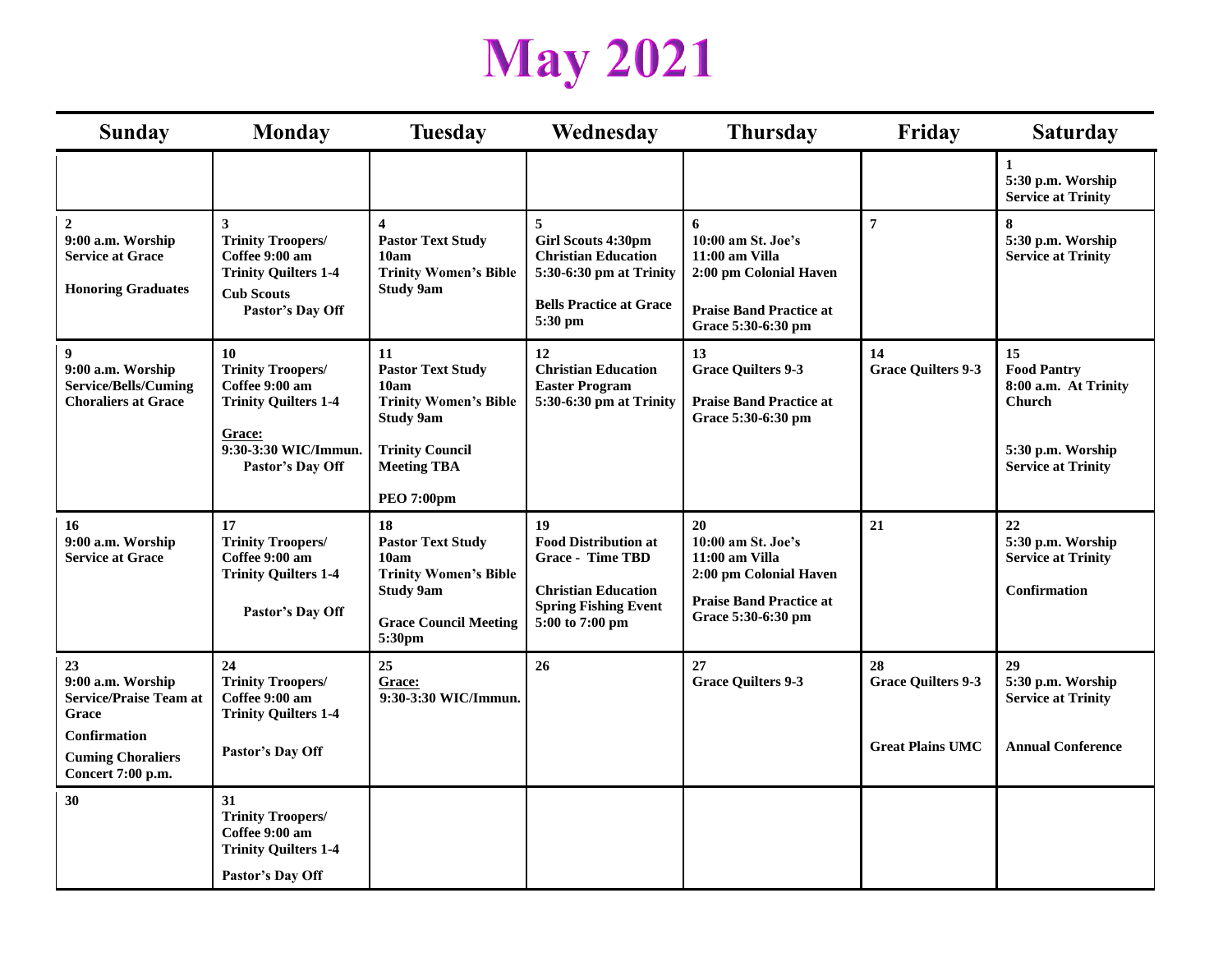#### **Saturday Servers Schedule for Trinity**

| <b>DATE</b> | LITURGIST           | <b>USHERS</b>               | <b>CAMERA/POWERPOINT</b> | LIVEFEED CAMERA/IPAD |
|-------------|---------------------|-----------------------------|--------------------------|----------------------|
| June        | <b>Nancy Nelson</b> | <b>Scott &amp; Sue Case</b> | <b>Evie Schlickbernd</b> | Jim & Kathi Sherwood |

#### **Sunday Servers Schedule for Grace**

| <b>DATE</b> | <b>ORGANIST/</b><br><b>PIANIST</b> | <b>USHERS</b>                               | <b>VIDEO TECH</b>     | <b>WORSHIP</b><br><b>ASSISTANT</b> | <b>COMMUNION</b><br><b>ASSISTANT</b> | <b>ACOLYTE</b>         |
|-------------|------------------------------------|---------------------------------------------|-----------------------|------------------------------------|--------------------------------------|------------------------|
| June 6      | <b>Shea Stokely</b>                | <b>Melissa &amp; Paul</b><br><b>Nielsen</b> | <b>Paul Nielsen</b>   | Dan Fiala                          | <b>Vicki Furchert</b>                | <b>Sam Alfson</b>      |
| June 13     | <b>Shea Stokely</b>                | Pam & Jeff<br><b>Petersen</b>               | <b>Mollie Nielsen</b> | <b>Nancy Petersen</b>              | Kathy<br><b>Mahannah</b>             | <b>Cara Mandel</b>     |
| June 20     | <b>Shea Stokely</b>                | Lynn Stofferahn                             | <b>Mark Luebbert</b>  | <b>Dave Wimmer</b>                 | <b>Mindi Linder</b>                  | <b>Gunnar Tullberg</b> |
| June 27     | <b>Shea Stokely</b>                | <b>Bob &amp; Tisha</b><br>Wilson            | <b>Ronny Petersen</b> | <b>Randy Rood</b>                  | <b>Roxanne</b><br><b>Von Seggern</b> | <b>Teagen Berg</b>     |

**Reminder: if you are unable to serve on your scheduled day, please try and find a replacement.**